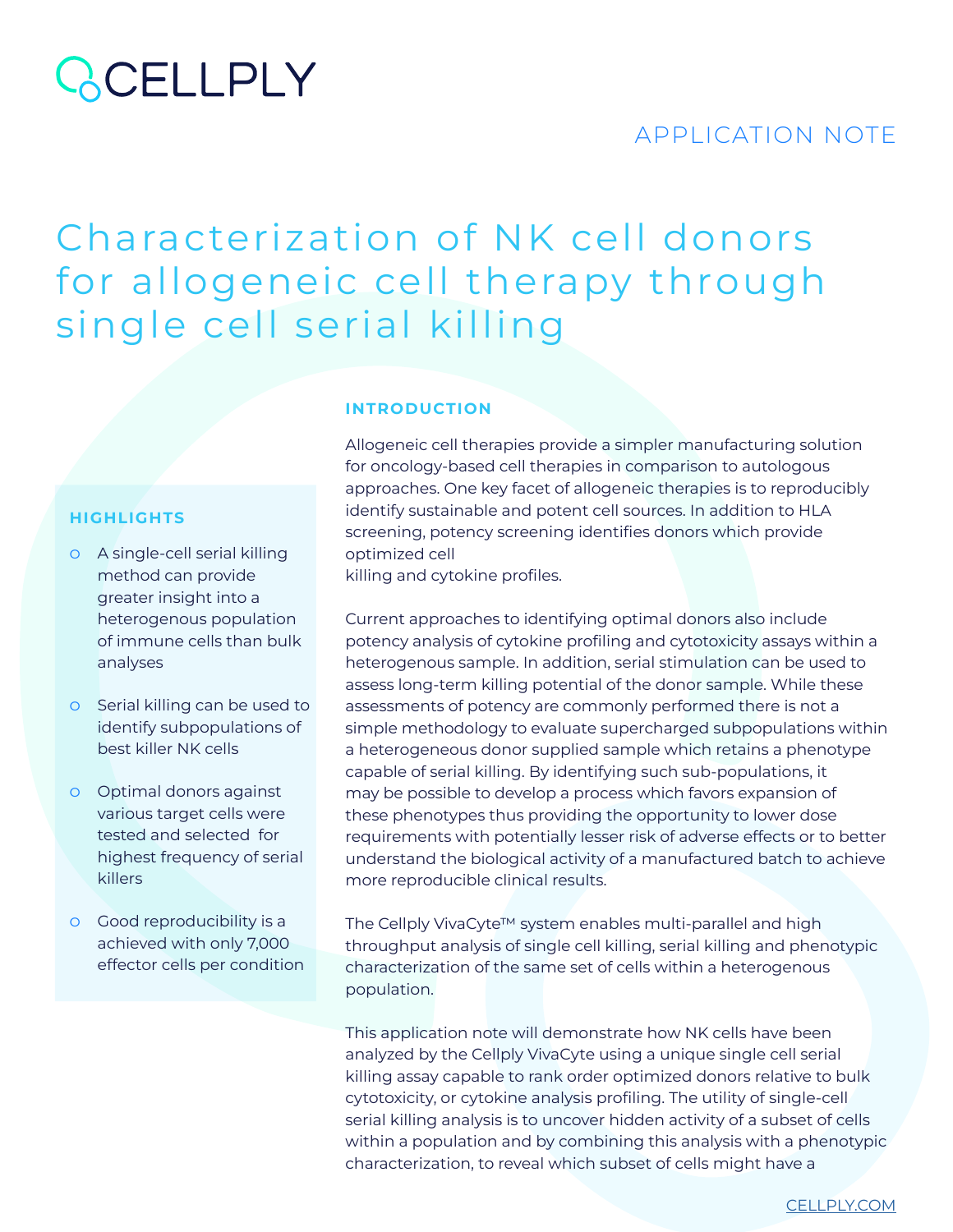### CELLPLY

| $\bullet$              |    | ø      |   |  |
|------------------------|----|--------|---|--|
| $\bullet$              | E  | ⊕      |   |  |
| $\bullet$              | Ć  | G)     |   |  |
| $\bullet$              | C  | ⊕      |   |  |
| $\bullet$<br>$\bullet$ | Ε  | ø<br>⊕ |   |  |
| $\bullet$              | G  | ø      |   |  |
| $\odot$                | 'n | ⊕      |   |  |
| $\odot$                |    | G      |   |  |
| $\bullet$              |    | ⊕      |   |  |
| $\bullet$              | K  | €      |   |  |
| $\odot$                | M  | ⊕<br>G | × |  |
| $\frac{1}{2}$          |    | 3      |   |  |
| $\odot$                | О  |        |   |  |
| $\bullet$              | P  | Ð      |   |  |

|                | cell types    |                 |  |  |
|----------------|---------------|-----------------|--|--|
| <b>Channel</b> | <b>Target</b> | <b>Effector</b> |  |  |
| А              | K562 or THP-1 | NK (donor A)    |  |  |
| B              | K562 or THP-1 | NK (donor A)    |  |  |
| C              | K562 or THP-1 | NK (donor A)    |  |  |
| D              | K562 or THP-1 | NK (donor A)    |  |  |
| E              | KG-1a         | NK (donor A)    |  |  |
| F              | K562 or THP-1 | NK (donor B)    |  |  |
| G              | K562 or THP-1 | NK (donor B)    |  |  |
| Н              | K562 or THP-1 | NK (donor B)    |  |  |
|                | K562 or THP-1 | NK (donor B)    |  |  |
| J.             | KG-la         | NK (donor B)    |  |  |
| K              | K562 or THP-1 | NK (donor C)    |  |  |
| L              | K562 or THP-1 | NK (donor C)    |  |  |
| М              | K562 or THP-1 | NK (donor C)    |  |  |
| N              | K562 or THP-1 | NK (donor C)    |  |  |
| ∩              | KG-1a         | NK (donor C)    |  |  |
| P              | K562 or THP-1 |                 |  |  |

**Figure 1. The microfluidic device containing 16 channels and scheme showing the configuration of the channels utilized in this application note. Each channel runs an independent condition characterized by effector/target cell types.**

dominant role in anti-tumor activity.

#### **METHODS**

#### **Hematopoietic Stem Cell Isolation and NK Cell Culture**

Hematopoietic stem cells isolated from fresh umbilical cord blood of three different donors (Anthony Nolan, United Kingdom) were expanded and differentiated into NK cells as previously described (Spanholtz, 2010 and Saha, 2021).

In short, CD34+ cells were cultured in a six-well tissue culture–treated plate (Corning Incorporated) in Glycostem Basal Growth Medium (GBGM®, FertiPro) supplemented with 10% human serum (Sanquin, Netherlands), 25 ng/ml of TPO, IL7, Flt 3L, and SCF (Cellgenix), 1 ng/ml GM-CSF, 0.05 ng/ml IL-6 (Cellgenix), and 0.25 ng/ml Neupogen (G-CSF; Amgen BV). After 9 days, TPO was replaced by 20 ng/ml IL-15 (Cellgenix). After 14 days of expansion, differentiation medium was added, consisting of GBGM supplemented with 10% human serum, 20 ng/ml of IL-7, IL-15, and SCF, 1 ng/ml GM-CSF, 0.05 ng/ml IL-6, 0.25 ng/ml Neupogen, and 1000 U/ml Proleukin (IL-2; Novartis). The cells were cultured until day 28 and cryopreserved until further use. For usage, at day 28 cells were thawed and cultured for 1 week in differentiation medium.

### **Co-Culture Array creation on a CC-Array™ microfluidic device**

NK cells produced as reported above and two different types of target cells, K562 and THP-1 (ATCC), were loaded onto a CC-array device based on the Open MicroWell (OMWTM) microfluidic technology (Bocchi, 2012). The CC-Array chip was then loaded in the Cellply VivaCyte instrument.

The CC-Array is a disposable miniaturized device with 16 independent microchannels for liquid perfusion along with inlet/outlet and waste ports **(Figure 1)**. Each microchannel features 1,200 microwells with a diameter of 70 um, for a total of 19,200 microwells per device. The design of the microwell permits rapid liquid exchange ensuring the rapid perfusion of the fluids in contact with the cells without removing the cells from the bottom of the microwell. The microdevices have been loaded according to the scheme reported in **Figure 1**. NK cells and target cells were tracked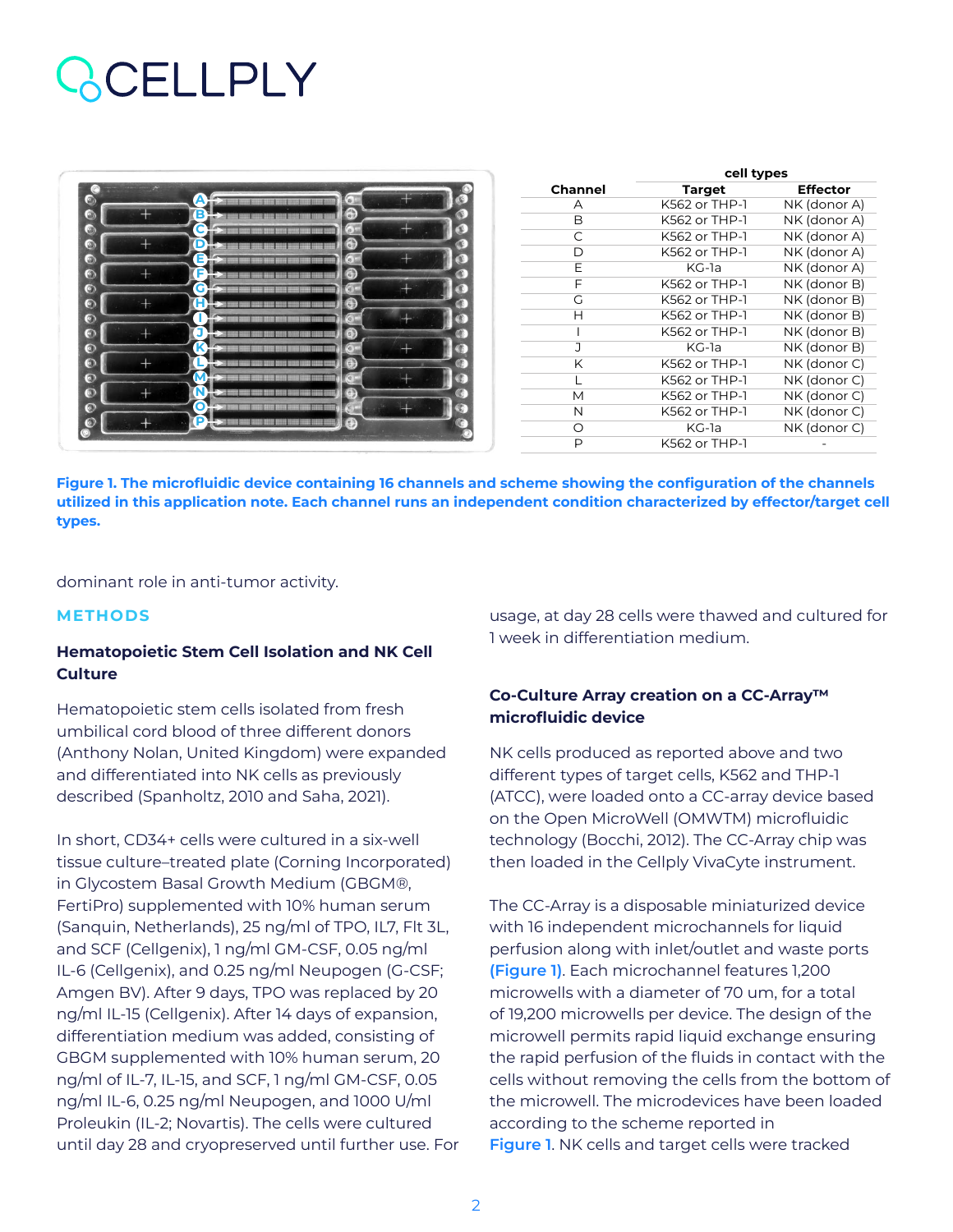### APPLICATION NOTE

# **RCELLPLY**

using Calcein AM (Thermo Fisher) and CMAC (Thermo Fisher), respectively. In addition, NK cells were specifically marked with anti-CD336 (AF647, Biolegend) and anti-CD56 (BV421, BD Biosciences).

Cell delivery was made automatically by the liquid handling system integrated in the VivaCyte platform performing one delivery step for each cell type involved in the assay, i.e. effector and target cells. Cells were added in each microchannel and after stopping the fluid flow, cells were randomly deposited in the microwells by gravity. Cell concentration was determined empirically to achieve a significant number of co-cultures with single NK cells. NK cells were first loaded at a concentration of 240,000 cell/mL, using a volume of 30uL of suspension cells per microchannel, corresponding to about 7,000 cells per microchannel **(Figure 2a)**.

As a second step, target cells suspended in 30uL of medium were loaded at the final concentration of 3 x 106 cell/mL, corresponding to about 90,000 cells per microchannel (Figure 2b).

Finally, complete medium including a cell death marker (Propidium Iodide, PI) was added to the CC-Array wells **(Figure 2c)**. Fluorescent imaging was performed on a subset of 900 co-cultures per microchannel at time points 0h, 2h, 4h, 6h, 8h, 12h, 18h and 24h. Images were analyzed and co-cultures clustered based on the number of NK and target cells per microwell to carry out tumor killing analyses on co-cultures featuring similar patterns of NK and target cells, e.g. single NK cells and a number of target cells per microwell within a certain distribution.



**Figure 2. Workflow showing (A) loading of NK cells tracked in DAPI, FITC and CY5 channels followed by (B) loading of the target cells tracked in DAPI to create co-cultures and (C) staining of the co-cultures in time-lapse using PI as cell death marker.**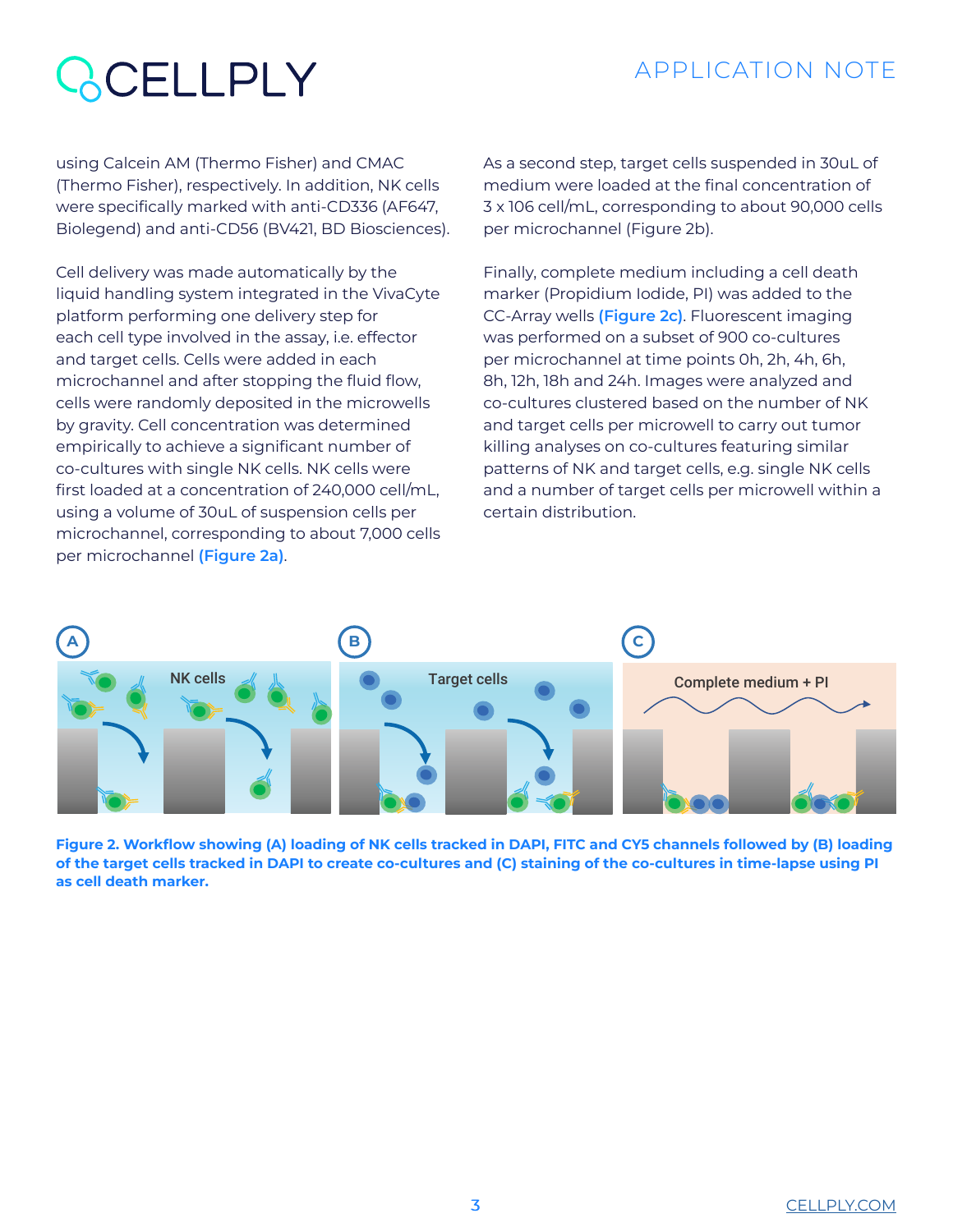# **ACELLPLY**

#### **RESULTS & DISCUSSION**

#### **Time-lapse visualization of killing and serial killing activity at the single cell level**

We loaded NK and target cells treated as reported above into the CC-Array microdevice to create different combinations of co-cultures inside each of the microwells. Three types of co-cultures were obtained into the microwells using the same experimental condition within one channel: a) target cells without NK cells, b) target cells co-localized with a single NK cell, and c) target cells co-localized with multiple NK cells.

The three classifcations of co-cultures were determined by automated image processing counting the number of cells of each type localized in each microwell and allowed to measure a) spontaneous target cell death, b) serial killing capacity of the NK cells in terms of number of target cells killed by a single NK at a specific time and c) total NK cell killing ability of all targets in bulk.

When concentration is optimized for single NK cell occupancy, cell delivery can be approximated by a Poisson distribution and cell distribution in microwells is controlled by adjusting the input concentration.

In 3 experiments using the THP-1 as a target cell line an average of 667, 797, 732 microwells with a single NK cell were obtained per experiment for donor A, B and C, respectively. In the experiment using the K562 cell an average of 814, 956 and 717 microwells with a single NK cell were obtained per experiment for donor A, B and C, respectively.

**Figure 3** shows an example of images analyzed to investigate the interaction among single NK effector cells and multiple target cells. Specifically, it is shown how the system enables time lapsed imaging of activity of a single NK cell and to determine its ability to kill the target cells and count the number of target cells killed at a specific time point. In addition, the platform allows monitoring of the ability of the same NK cells to kill none, one, two or more target cells **(Figure 3)** and consequently classify each NK cell as inactive, killer or serial killer. The example shows an inactive NK cell on the first row and a serial killer cell on the second row which successfully kills 4 target K562 cells in 12 hours and 7 target K562 cells in 24 hours.



**Figure 3. Time-lapse visualization of the cytotoxic activity of NK cell at the single cell level. Examples of cocultures generated inside the microwells are represented. The images show a microwell containing an inactive NK cell (top) and a serial killer NK cell (bottom) obtained from the same donor sample, using K562 as a target cell line. The inactive NK cell (green) touched the target cells (blue) at different time points without inducing any cytotoxicity on the target cells, leaving target cells alive and growing as reported in the duplication of a target cell observed between time 12h and 18h. The serial killer NK cell (green) repeatedly gets in contact with more than one target cells (blue) leading the death of almost all target cells in the microwell (pink).**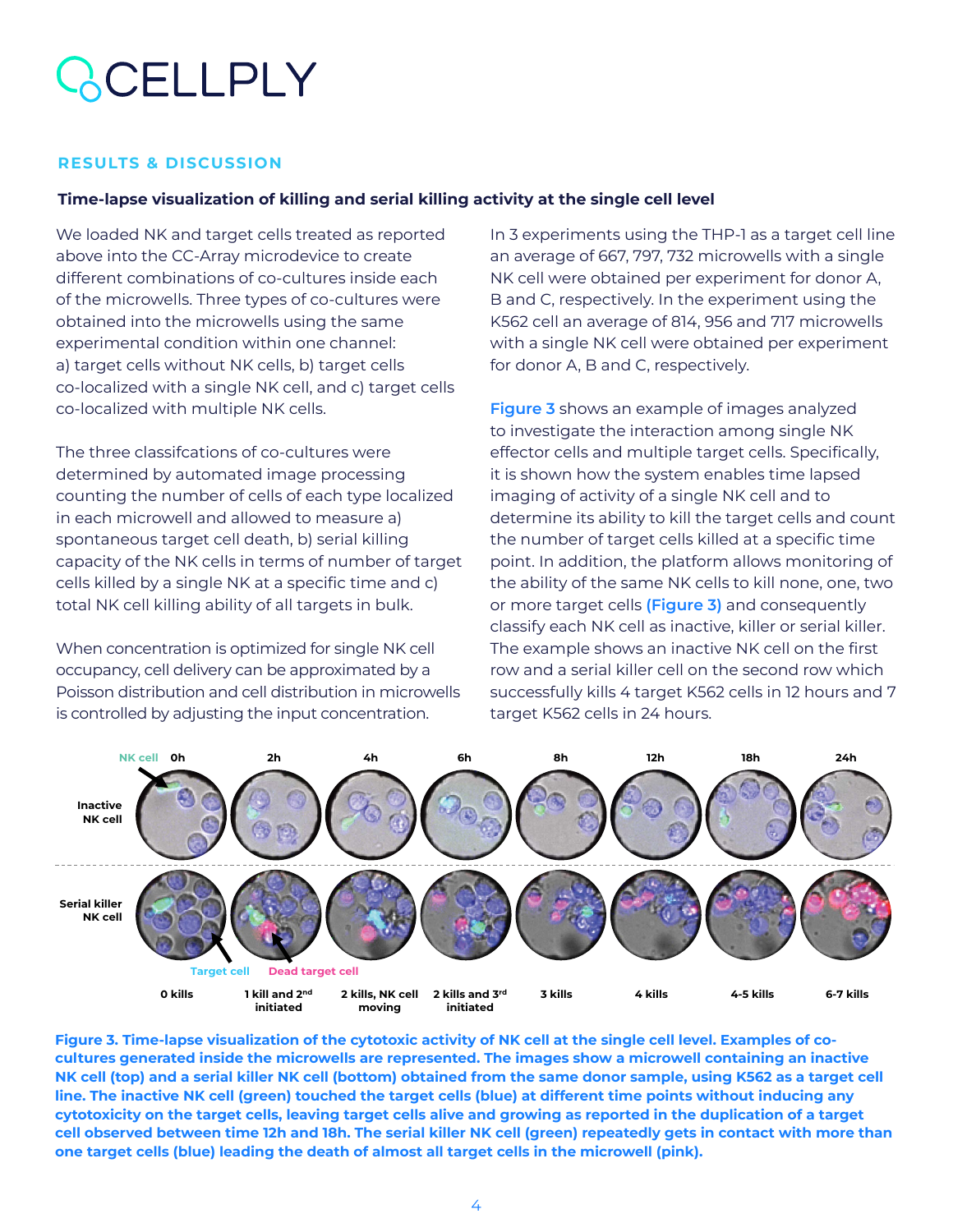### CELLPLY

#### **NK cell serial killing activity**

We quantified the ability of single NK cells in a population of NK cells belonging to the same donor to kill one or more target cells by counting the co-cultures according to the number of NK and target cells after 12 hours of co-culturing inside the Cellply VivaCyte.

The analysis was then carried out on the microwells where one NK cell was delivered **(Figure 4)**. The experiment was repeated 3 times in 3 different days comparing in each experiment the different activity of NK cells from 3 different donors and thus determining the reproducibility of the measurement.

Differently from conventional bulk analyses that measure the number of target cells killed at a certain effector:target ratio, this type of analysis determines the number of active NK cells. Specifically, NK cells were classified according to the ability to kill 0, 1, 2, 3, 4, 5, 6 or more target cells. We performed this type of analysis using two different target cell lines, K562 and THP-1, known to be differentially sensitive to NK cell killing. A highly resistant cell line, the KG1-a was also included into the CC-Array device as reported in **Figure 1** as a control.

Data shown in Figure 4 demonstrates that, independently from the donor, many of the single NK cells have limited capacity to kill under those challenging conditions. For K562 target cells, an average of 70.61% (range 65.37-78.91) of the single NK cells analyzed among the three donors has been detected to have limited activity in this assay. Instead, for THP-1, the average was 82.44% (range 77.64-84.95) confirming that K562 cells are more susceptible to NK cell lysis. For KG1-a, a cell line known to be strongly resistant, almost all the NK cells had limited effect on the target under single



**Figure 4. NK cell activity quantification at the single cell level. Quantification of the activity of a single NK cell for three different donors after 12h incubation of NK cells with (A) K562 and (B) THP-1 target cells in the CC-Array. Each histogram represents the mean and standard deviation of three independent experiments carried out on three different days and with three different cell aliquots using the scheme reported in Figure 1. The X axes report the number of target cells killed by the single active NK cells for each donor.**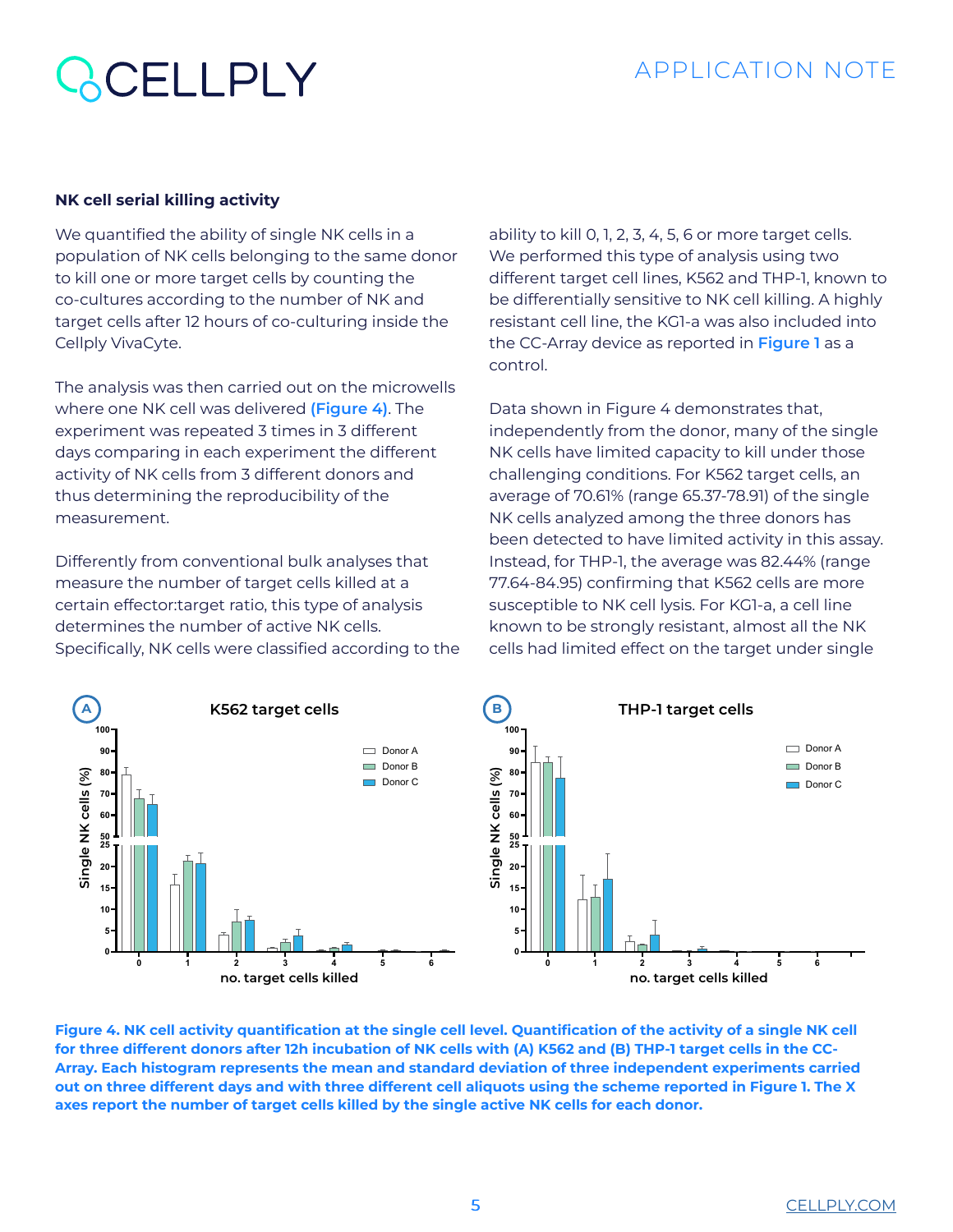# CELLPLY

NK cell conditions (data not shown). Within the total population of cells, we identified that single active NK cells could be broken down into two subpopulations: the groups were defined as NK cells able to kill one or more target cells indicated as "killers" and NK cells being able to kill two or more target cells, indicated as "serial killers" **(Figure 5)**. Thanks to this classification, it is possible to obtain a highly detailed characterization of each donor at single-cell resolution including a detailed enumeration of the fraction of NK cells exhibiting serial killing activity.

For the sensitive K562 target cell line, considering the "killer" cell group, significant differences can be reported between donor A and C (p=0.0123) and donor A and B (p=0.0227) indicating that donor B and C have a higher killing activity than donor A. This data is confirmed also by analyzing the "serial

killer" cell group with an additional consideration: the percentage of NK cells able to kill more than two K562 cells is higher for donor C which presents an even higher significant difference with respect to donor A. When using THP-1 target cells, at the time of the analysis (t=12h) no significant differences were observed in any of the groups.

The inter-experiment repeatability was also calculated as reported in **Figure 5**. The count of killer cells reported a coefficient of variation (CV) calculated in percentage between 24-48% for experiments with THP-1 target cells and between 11-16% for experiments with K562 target cells. The count of serial killer cells reported a CV of 11-72% for experiments with THP-1 cells and 20-33% for K562 cells. It should be observed that higher CV values have been reported for the serial killing analysis featuring a lower frequency of NK cells.



**Figure 5. NK cell killing capacity quantification. Quantification of the ability of a single NK cell to kill one or more target cells (Killers) or two or more target cells (Serial Killers). Single NK cell activity is reported for each donor after 12h incubation of NK cells with (A) K562 and (B) THP-1 target cells in the CC-Array. Each histogram represents the mean and standard deviation of three independent experiments using the scheme reported in Figure 1. Under each graph, the reproducibility of the assay is also reported. In addition, the number of single NK cells analyzed for each donor is reported.**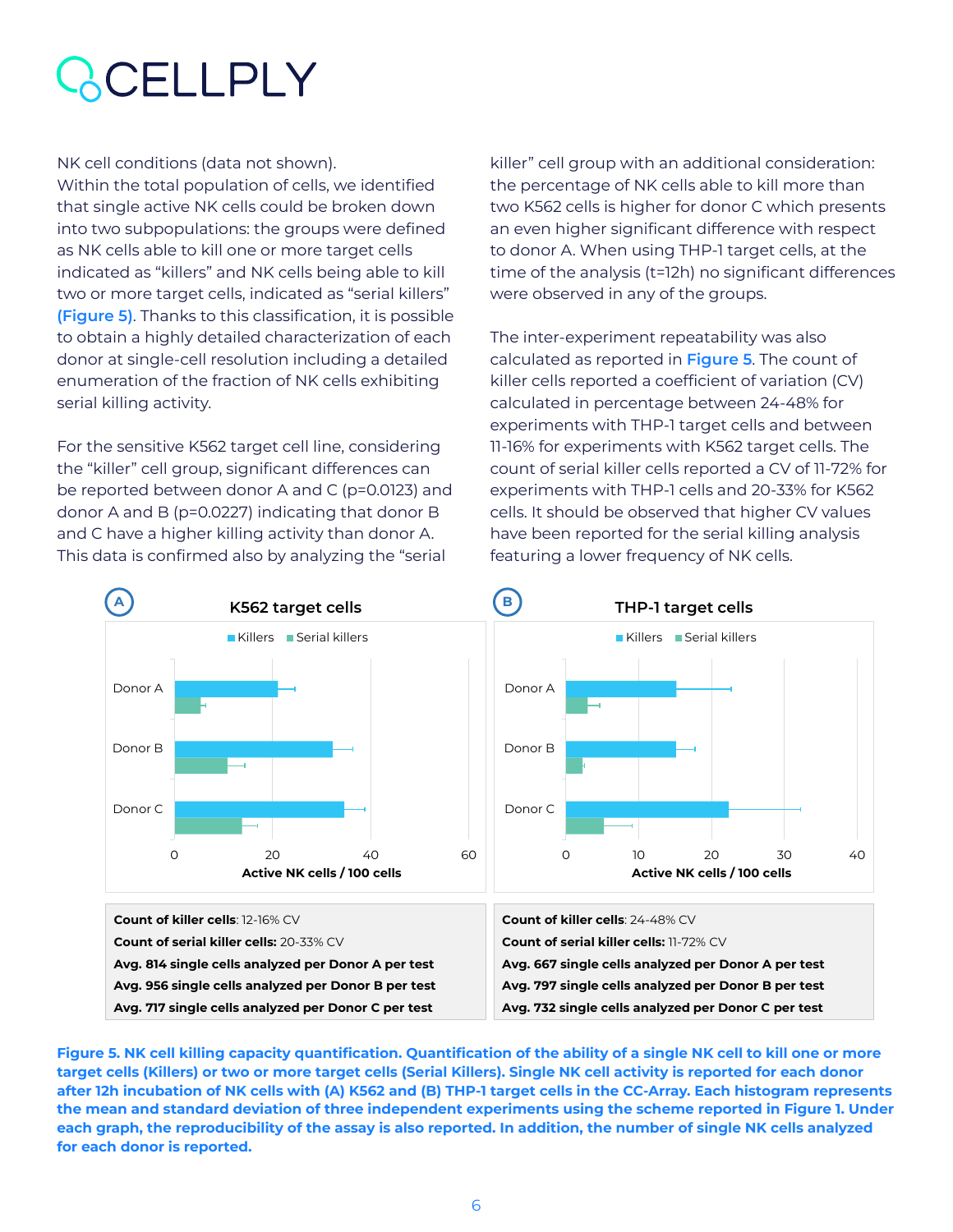# **ACELLPLY**

#### **Time lapse serial killing activity**

The analysis reported in the previous section can be applied to all the time points analyzed within the same experiment. The functional behavior of active NK cells inside a specific microwell of the CC-Array can thus be followed from time 0 up to 24 hours at multiple time points. **Figure 6** reports the data obtained for "killer" and "serial killer" cell groups as defined in the section above, with additional information regarding the kinetics of killing and serial killing. The number of active NK cells against THP-1 doubled in both the classes between 12h and 24 for all the three donors tested but confirming a non-significant difference in the functional activity of the NK between the three donors. Conversely, NK cells active against K562 target cells reported a consistent killing activity even after only two hours of incubation. This data all taken together indicated the ability of the analysis performed by the Cellply VivaCyte to not only identify subpopulations with different functional properties in terms of NK killing capacity, but also to observe different kinetics of killing among NK cells from different donors, which could be valuable information for the in vivo response to the therapy.

#### **CONCLUSION**

In this application note we presented a novel methodology enabling an in-depth profiling of the immune system by evaluating the potency of single NK cells through single-cell cytotoxicity assay.

The presented approach reveals complex serial killing patterns in specific NK cell subpopulations upon interaction with different type of target cells.

The innovative analytical method analyzes spatial information and evaluates the real action of each NK cell on target tumor cells, allowing the study of the impact of immune system activity in a microenvironment represented by multiple tumor cells surrounding individual NK cells. Such information, which is commonly ignored in more supportive conditions like bulk killing assays, might play a key role in the evaluation of the specific immune cells used to develop allogeneic cell therapies. With respect to donor selection, the identification of donors featuring higher serial killing activity and better killing kinetics can direct the use of a more potent batch requiring fewer immune cells to generate a response in the patient.



**Figure 6. Single NK cell time-lapse killing capacity. Quantification of Killer and Serial Killer NK cells is reported at multiple time points for (A) K562 and (B) THP-1 target cell lines. Each point represents the mean and standard deviation of three independent experiments using the scheme reported in Figure 1.**